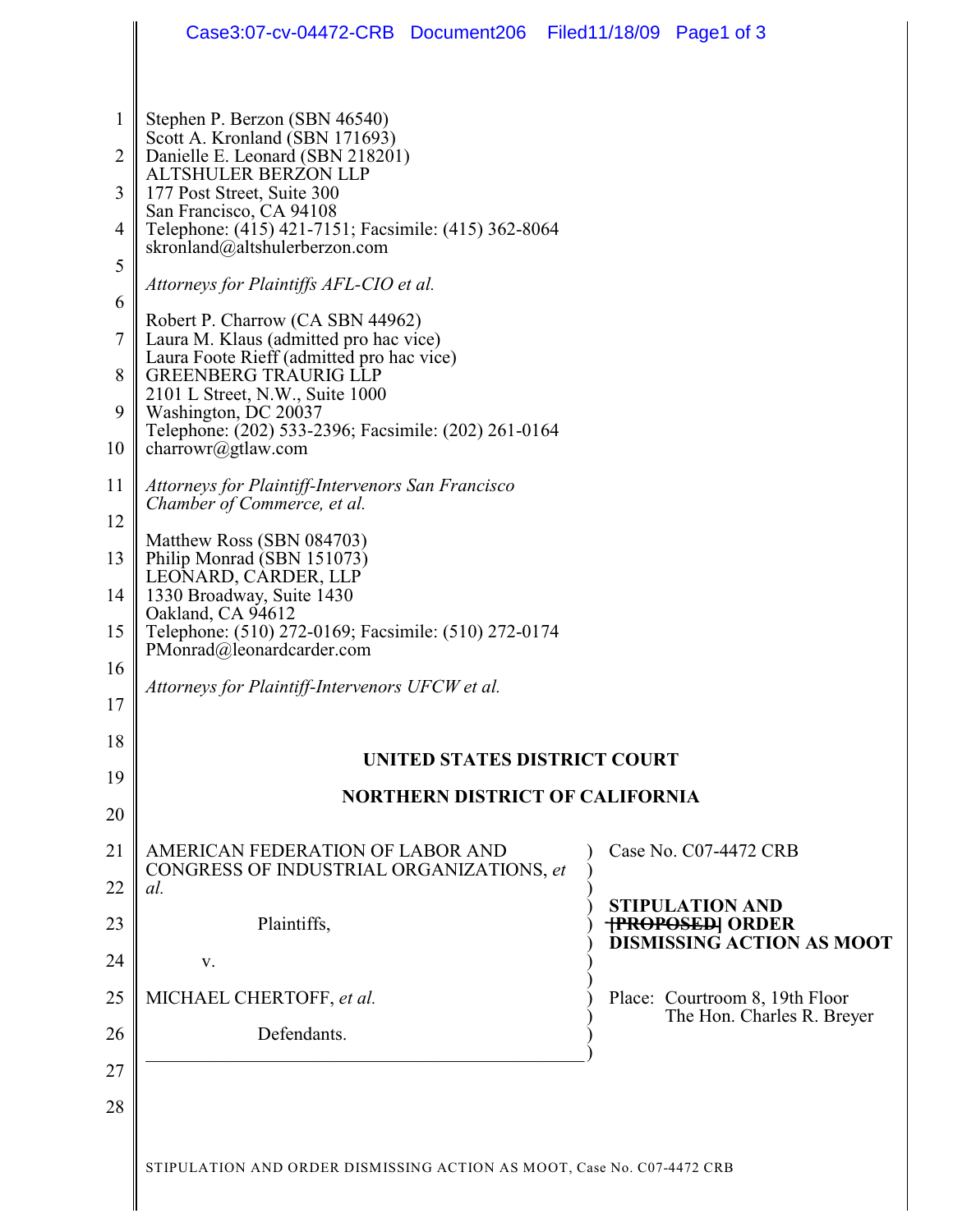## Case3:07-cv-04472-CRB Document206 Filed11/18/09 Page2 of 3

|    | Case3:07-cv-04472-CRB Document206                                                          | Filed11/18/09 Page2 of 3                                                          |
|----|--------------------------------------------------------------------------------------------|-----------------------------------------------------------------------------------|
|    |                                                                                            |                                                                                   |
| 1  | WHEREAS, this action challenged the legality of the Final Rule issued by the Department of |                                                                                   |
| 2  | Homeland Security entitled "Safe-Harbor Procedures for Employers who Receive a No-Match    |                                                                                   |
| 3  | Letter," 77 Fed. Reg. 45611 (Aug. 15, 2007) ("Safe Harbor Rule");                          |                                                                                   |
| 4  | WHEREAS, the Safe Harbor Rule was rescinded during the pendency of this action and all     |                                                                                   |
| 5  | parties agree that the action is now moot;                                                 |                                                                                   |
| 6  | IT IS HEREBY STIPULATED by all parties that the Preliminary Injunction issued on           |                                                                                   |
| 7  | October 15, 2007 should be vacated and that this action should be dismissed as moot.       |                                                                                   |
| 8  |                                                                                            |                                                                                   |
| 9  | Dated: November 17, 2009                                                                   | <b>ALTSHULER BERZON LLP</b>                                                       |
| 10 |                                                                                            |                                                                                   |
| 11 |                                                                                            | by: /s/Scott A. Kronland<br>Scott A. Kronland                                     |
| 12 |                                                                                            | Attorneys for Plaintiffs AFL-CIO et al.                                           |
| 13 |                                                                                            |                                                                                   |
| 14 | Dated: November 17, 2009                                                                   | <b>GREENBERG TRAURIG, LLP</b>                                                     |
| 15 |                                                                                            | by: /s/Robert P. Charrow                                                          |
| 16 |                                                                                            | Robert P. Charrow                                                                 |
| 17 |                                                                                            | Attorneys for Plaintiffs-Intervenors San Francisco Chamber of<br>Commerce et al.  |
| 18 |                                                                                            |                                                                                   |
| 19 | Dated: November 17, 2009                                                                   | LEONARD, CARDER, LLP                                                              |
| 20 |                                                                                            | by: /s/Philip Monrad                                                              |
| 21 |                                                                                            | Philip Monrad                                                                     |
| 22 |                                                                                            | Attorneys for Plaintiff-Intervenors UFCW et al.                                   |
| 23 | November 17, 2009<br>Dated:                                                                | <b>TONY WEST</b>                                                                  |
| 24 |                                                                                            | <b>Assistant Attorney General</b><br><b>JOSEPH P. RUSSONIELLO</b>                 |
| 25 |                                                                                            | <b>United States Attorney</b><br>SANDRA SCHRAIBMAN (D.C. Bar No. 188599)          |
| 26 |                                                                                            | DANIEL E. BENSING (D.C. Bar No. 334268)<br>Attorneys, U.S. Department of Justice  |
| 27 |                                                                                            | Civil Division, Federal Programs Branch<br>20 Massachusetts Ave., N.W., Room 6114 |
| 28 |                                                                                            | Washington, D.C. 20001                                                            |
|    |                                                                                            | 1<br>STIPULATION AND ORDER DISMISSING ACTION AS MOOT, Case No. C07-4472 CRB       |